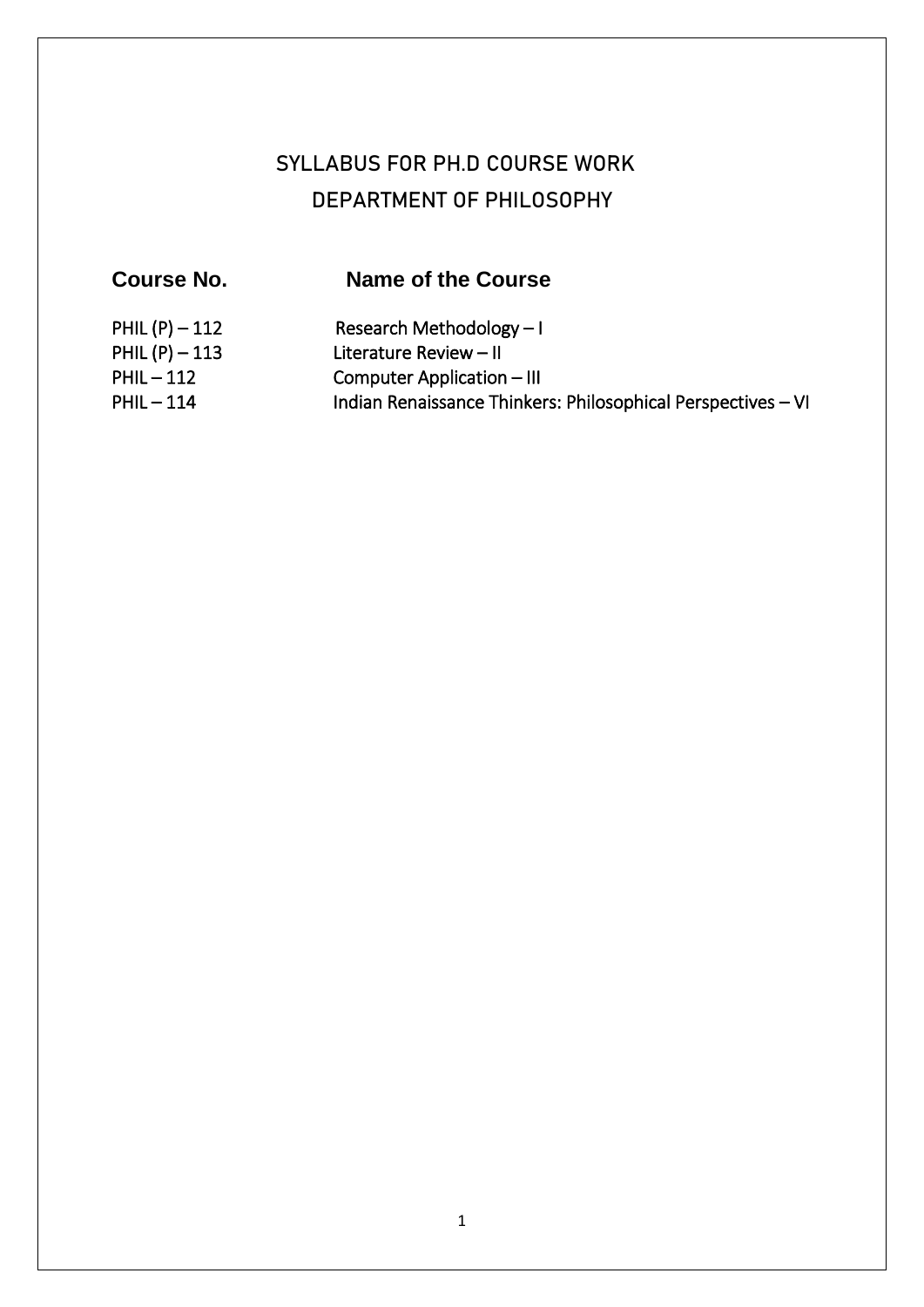

# **DEPARTMENT OF PHILOSOPHY**

# **UTKAL UNIVERSITY, VANI VIHAR**

# **SYLLABUS FOR PH.D COURSE WORK**

## **Paper-I: Research Methodology Theory-60+Practical 40= 100 Marks**

### **Course Objectives:**

- $\triangleright$  To expansion familiarity with a phenomenon or to achieve new insights into it (studies with this object in view are termed as exploratory or formulative research studies).
- $\triangleright$  To enables students to develop ability for moral reasoning and act with ethical deliberations.
- $\triangleright$  To endorse the Indian way of life compressing Indian values, ethos and cultural context.
- $\triangleright$  To identify and discuss the role and importance of research in the humanities and social sciences.
- $\triangleright$  To identify and discuss the issues and concepts salient to the research process.
- $\triangleright$  To identify and discuss the complex issues inherent in selecting a research problem, selecting an appropriate research design, and implementing a research project.

| Unit-I |  |  | Nature, Meaning and Characteristics of Research |  |
|--------|--|--|-------------------------------------------------|--|
|--------|--|--|-------------------------------------------------|--|

- **Unit-II** Types of Research, Research Design
- **Unit-III** Problem Formulation

Unit-IV Research Report (writing a synopsis and thesis, books and articles review)

**Unit-V** Term Paper and Seminar Presentation

### **Student Learning Outcomes:**

- $\triangleright$  demonstrate knowledge of research processes (reading, evaluating, and developing);
- $\triangleright$  perform literature reviews using print and online databases;
- $\triangleright$  engage with American Psychological Association (APA) formats for citations of print and electronic materials;
- $\triangleright$  identify, explain, compare, and prepare the key elements of a research proposal/report/projects and thesis.
- $\triangleright$  compare and contrast quantitative and qualitative research paradigms, and explain the use of each in research.
- $\triangleright$  explain the rationale for research ethics and work in accord with that.
- $\triangleright$  develop advanced critical thinking skill and demonstrate enhanced writing skills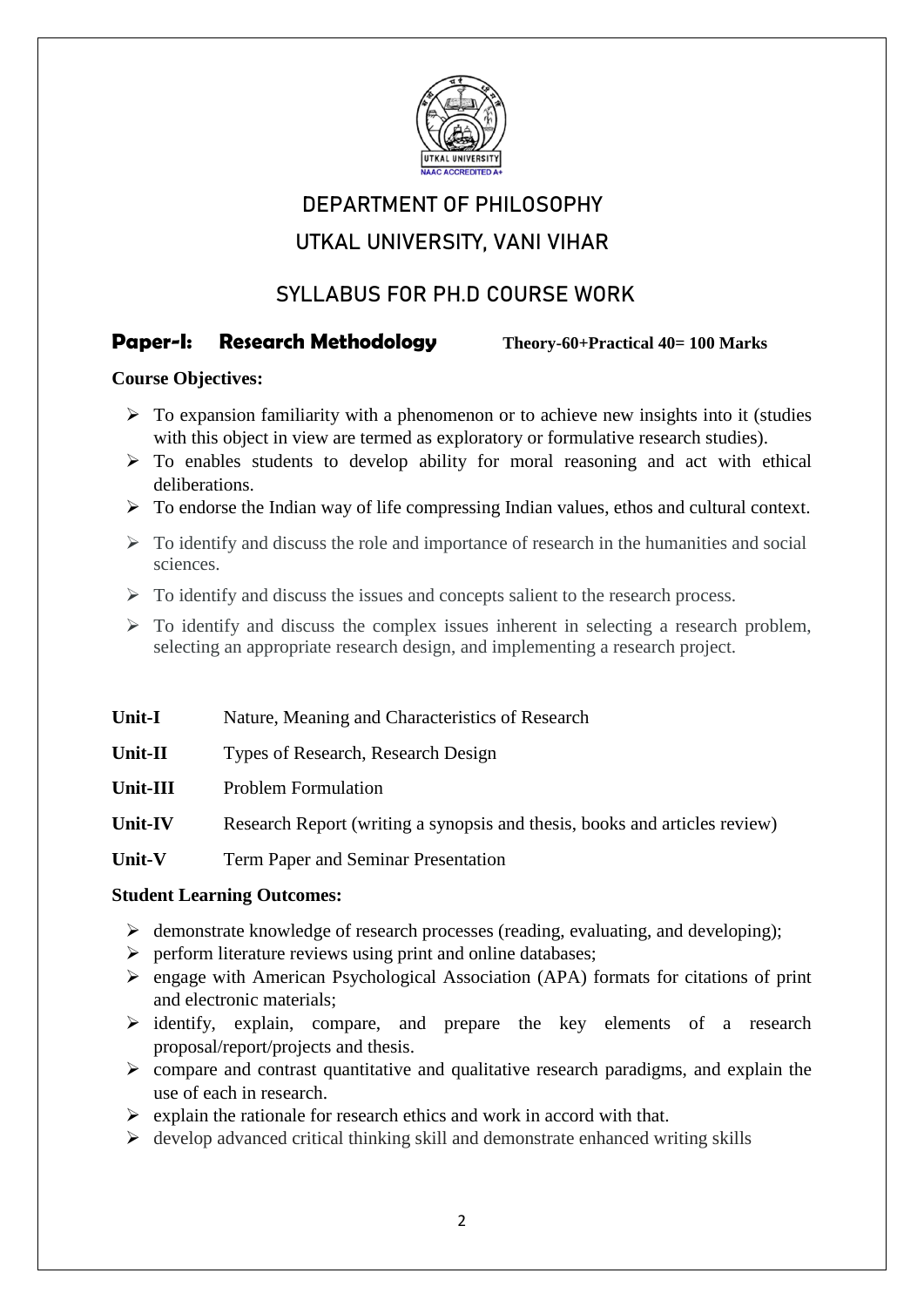# **Paper II:** Literature Review **Full marks 100**

#### **Course Objectives:**

- $\triangleright$  define the topic and provide an appropriate context for reviewing the literature
- $\triangleright$  reviewing the literature
- $\triangleright$  state the scope of the review i.e. what is included and what isn't included
- $\triangleright$  to integrate and summarize what is known in an area
- $\triangleright$  to identify the research gap
- $\triangleright$  to define and redefine the research problem

| <b>Unit-I</b> | What is Literature Review, Sources for Literature Review, Objectives of |
|---------------|-------------------------------------------------------------------------|
|               | Literature Review                                                       |
|               |                                                                         |

- **Unit-II** Purposes of Literature Review, Types of Literature Review
- **Unit-III** Review of Literature and Writing Reference
- Unit-IV Reading a Text
- **Unit-V** Techniques of Writings

#### **Student Learning Outcomes:**

- $\triangleright$  organize research in a more appropriate manner
- $\triangleright$  summarize the important aspects of the existing body of literature
- $\triangleright$  evaluate the current state of the literature reviewed
- $\triangleright$  identify significant flaws or gaps in existing knowledge
- $\triangleright$  outline areas for future study

## **Paper III:** Computer Application **Full marks 100**

#### **Course Objective:**

The computer is indispensable throughout the research process which assists the researcher in different phases of research process. There are five major phases of the research processconceptual phase, design and planning phase, empirical phase, analytic phase and dissemination phase. In Philosophy conceptual phase is widely required. The conceptual phase consists of formulation of research problem, review of literature, theoretical framework and formulation of hypothesis. Computers help for searching literatures and bibliographic references stored in the electronic database of the World Wide Webs. It can thus be used for storing relevant published articles to retrieved whenever needed. This has the advantage over searching the literature in form of books, journals and other news letters at the libraries which consume considerable amount of time and effort. The role computer in research dissemination is significant as this phase is the publication of research study. The research article is typed in word format and converted to PDF and stored and/or published in the World Wide Web.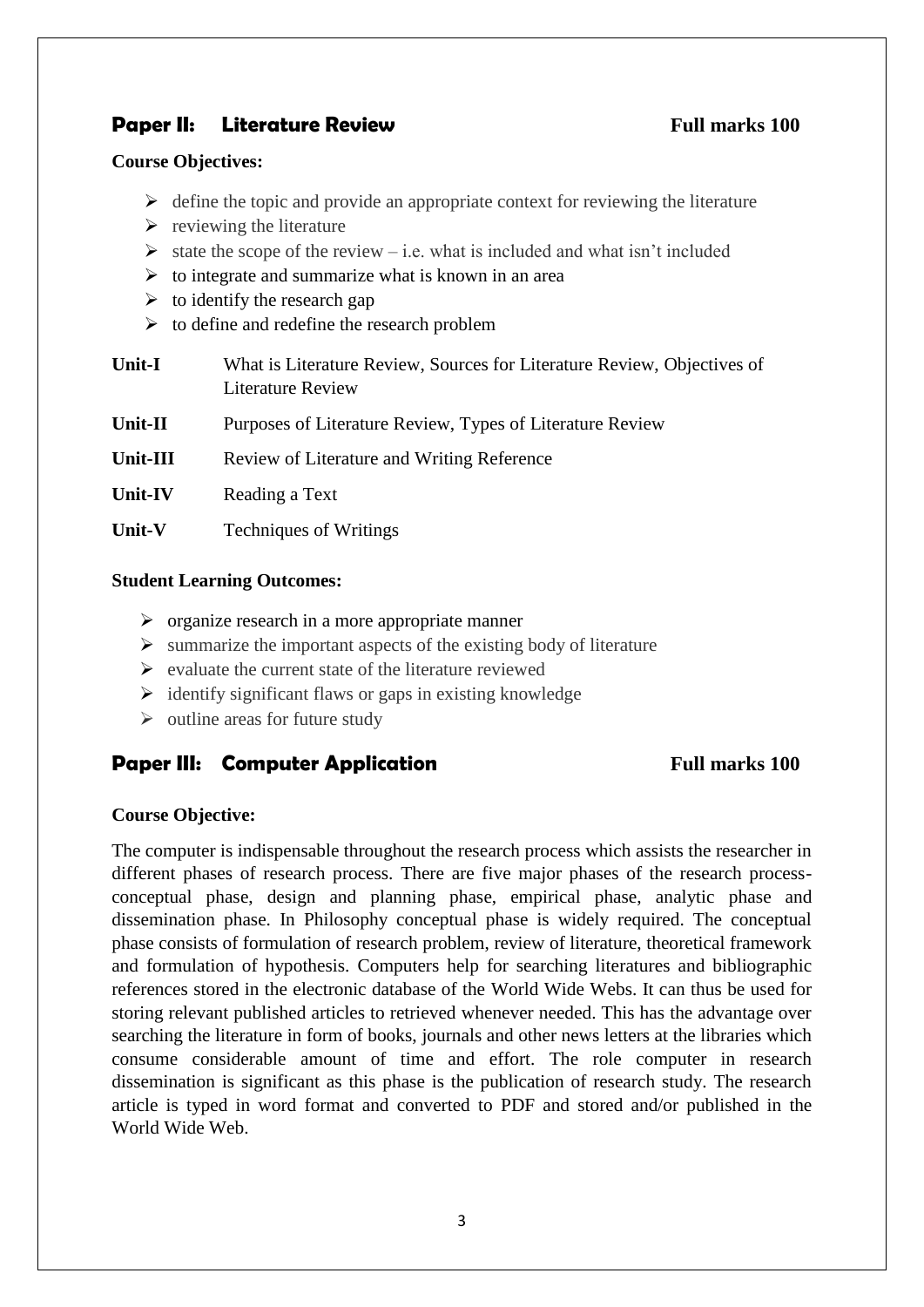| Unit $-I$      | Role of Computer in Research, Article writing skill, Automatic Bibliography<br>Generation and Table of Contents Creation, Insertion of footnote and citation<br>to the article, Mail Merge and its use in research, Insertion of Figure to your<br>Article with Caption, Word to PDF creation and Vice-Versa. |
|----------------|---------------------------------------------------------------------------------------------------------------------------------------------------------------------------------------------------------------------------------------------------------------------------------------------------------------|
| Unit-II        | Basic Calculation in Spreadsheet, Figure and Chart Creation, Exporting of<br>Data from Excel to Word, Working with multiple Sheets, Some Statistical Test<br>for Research work, Data Analytic Tools, PPT presentation                                                                                         |
| Unit-III       | How to get highly cited research paper from web, store your data in clouds,<br>Voice Typing through Web, Spell Check, Grammar Check, Plagiarism Check<br>through ShodhSuddhi, Urkund and Turnitin.                                                                                                            |
| <b>Unit-IV</b> | Survey through Questionaries on Web, Auto Data Accumulation, Latex for<br>Scientific Writing, Working with Overleaf, Easy thesis Writing Skill.                                                                                                                                                               |

#### **Student learning outcome:**

- $\triangleright$  Students can make their work faster with more accuracy and greater reliability.
- $\triangleright$  They can get the information about the developments of their research work through the availability of e-resources.
- $\triangleright$  Learning the computer application will lead to the enhancement of knowledge.
- $\triangleright$  Computer application will help students not only for their research but for many other purposes.

# **Paper IV: Indian Renaissance Thinkers: Philosophical Perspectives**

### **Full marks 100**

### **Course Objectives:**

- $\triangleright$  To provide an overview of the Indian Renaissance.
- $\triangleright$  To know the cultural changes in social, religious, artistic, literature, and science.
- $\triangleright$  To reinterpret of Indian religious text and rituals.
- $\triangleright$  To enables students mind more progressive in thinking and reasoning
- $\triangleright$  To endorse the Indian contemporary life compressing Indian values, ethos and cultural context.
- **Unit-I** Bimal Krishna Matilal: Moral Dilemmas and Religious Dogmas
- **Unit II** Daya Krishna: "Three Conception of Indian Philosophy"
- **Unit-III** Raja Rammohon Roy: Sati Daha Pratha and Rights of Women, Opposition of Idolatry, Religious Beliefs and Hinduism.
- **Unit-IV** Swami Dayananda Saraswati: Educational Philosophy
- Unit-V<sup>Sri</sup> Aurobindo's Theory of Evolution